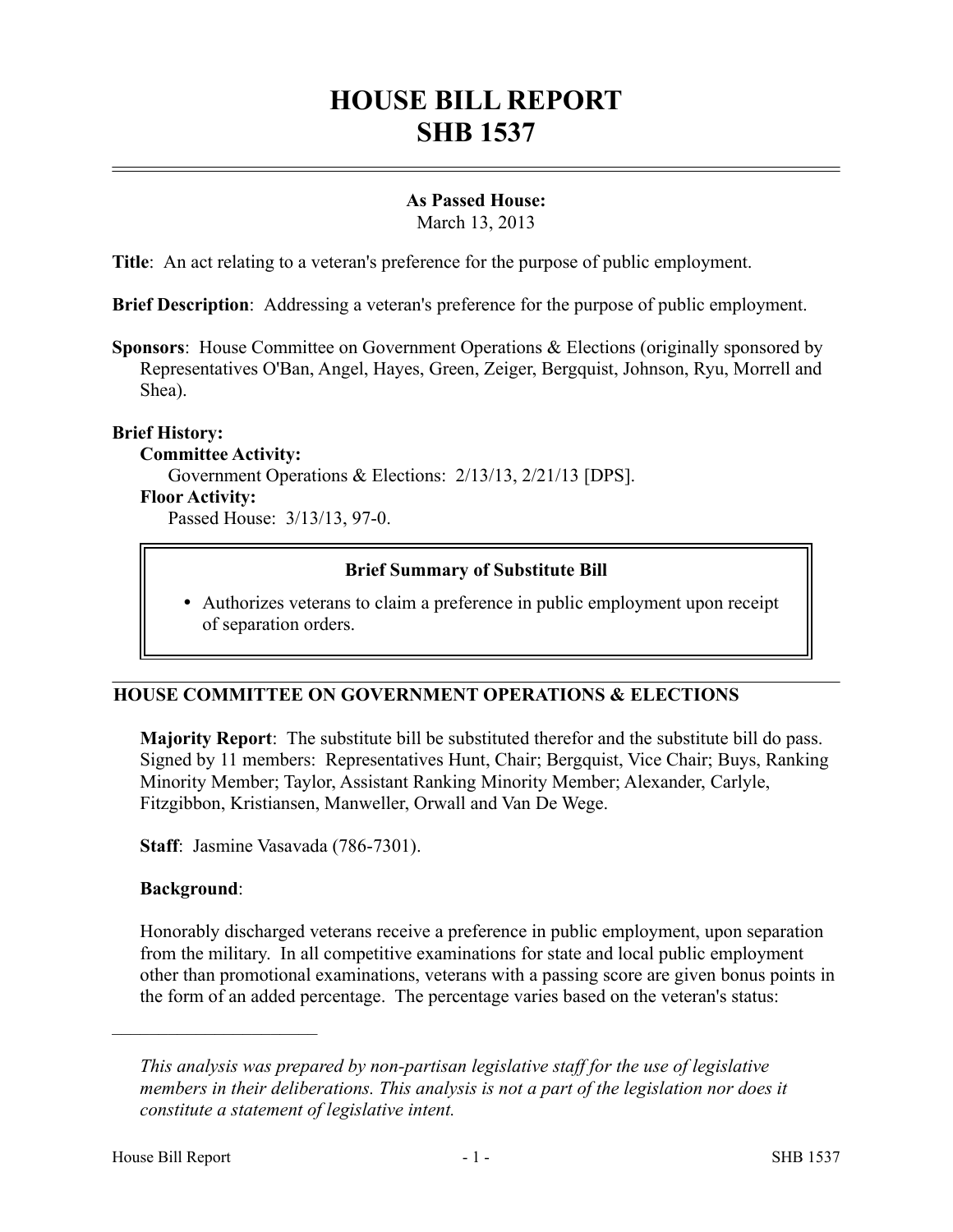| <b>Status</b>                                                                                                    | Preference                                                                      |
|------------------------------------------------------------------------------------------------------------------|---------------------------------------------------------------------------------|
| served during a period of war or armed conflict and 10 percent<br>has not received military retirement:          |                                                                                 |
| served during a period of war or armed conflict and 5 percent<br>is receiving military retirement:               |                                                                                 |
| did not serve during a period of war or armed<br>conflict:                                                       | 5 percent                                                                       |
| was called to active military service from<br>employment with the state or any of its political<br>subdivisions: | 5 percent, and applies to promotional<br>examinations until the first promotion |

#### **Summary of Substitute Bill**:

The substitute bill authorizes veterans to claim and receive the preference in public employment before actual separation from the military, upon receipt of separation orders indicating an honorable discharge. The preference status becomes permanent upon actual separation.

## **Appropriation**: None.

**Fiscal Note**: Not requested.

**Effective Date**: The bill takes effect 90 days after adjournment of the session in which the bill is passed.

## **Staff Summary of Public Testimony**:

(In support) Many veterans would like to return home to Washington. The preference in public employment is a practical way to ease the transition of veterans into the civilian workforce. This bill accelerates that job search and grants the preference to veterans at the time they most need it, when they are planning their return to the civilian workforce but not yet separated from the military. It will help reduce the likelihood that veterans newly returned from service overseas will be on the unemployment line. It also awards the highest preference to those who have served in war, regardless of whether they have received a military retirement. In some parts of the state that are home to military bases and home to many veterans, thousands are out of work and others have given up hope of finding jobs. The willingness of young people to serve the nation is directly related to how they perceive veterans are being treated, to paraphrase George Washington. When a wartime veteran retires with the aspiration of becoming a police officer or other public servant, the veteran may have discharge orders in hand but find him or herself disadvantaged in competitive examinations, relative to those who never have served in a time of war but already qualify for a 5 percent preference. The gap in time between receipt of separation orders and actual discharge further lengthens a hiring process that already can be drawn out, with background investigations and other hurdles. Spouses of veterans killed in Washington are often overlooked in legislative efforts to help veterans. When a soldier is killed in action, his or